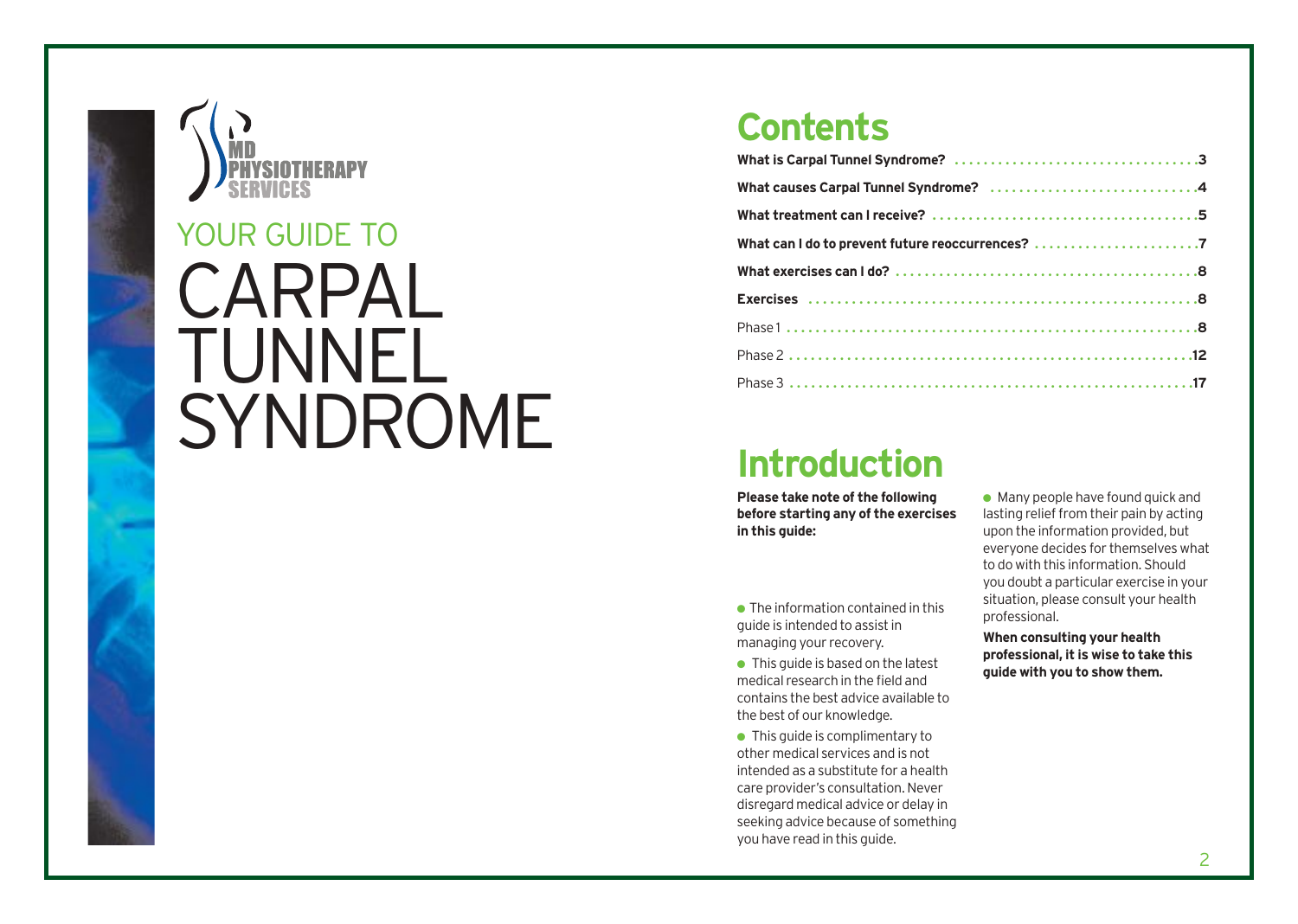# **What is Carpal Tunnel Syndrome?**

The carpal tunnel is a channel in the palm side of the wrist through which a number of structures that are essential to the normal functioning of the hand run. The bones of the wrist are arranged in a semi-circle, with the tough transverse carpal ligament forming the roof over them. This ligament maintains the structure of the bones and creates a passageway known as the carpal tunnel. Running through the carpal tunnel are the tendons that we use to bend our

fingers and wrist, as well as the median nerve. The tunnel therefore provides protection for your median nerve, which is one of three nerves that supply the hand. The median nerve gives you feeling in your thumb, index finger, middle finger and the middle-finger side of your ring finger as well as controlling some of the muscles that move the fingers and thumb.



## **What causes Carpal Tunnel Syndrome?**

There is little room for expansion of any of the structures within the tunnel, so any swelling around it can compress the median nerve, causing the symptoms of carpal tunnel syndrome. Pressure on the nerve can stem from anything that reduces the space for it in the carpal tunnel. Causes might include anything from bone spurs to the most common cause, which is swelling or thickening of the lining and lubricating layer of the tendons inside the carpal tunnel.

There are a number of factors that can contribute to the symptoms of carpal tunnel syndrome:

● **Bone Conditions in the wrist:** such as Rheumatoid arthritis can cause thickening of the ligament that covers the carpal tunnel.

● **Hormonal changes:** such as an under-active thyroid gland (hypothyroidism) or an over-active thyroid gland (hyperthyroidism). Taking the combined oral contraceptive pill and menopause can also disrupt the hormone balance and lead to carpal tunnel syndrome

● **Other conditions:** pregnancy, obesity, and diabetes mellitus are also sometimes associated with this condition. These conditions can cause water retention (oedema) which can lead to swelling in the wrist and therefore narrowing of the tunnel)

● **Repetitive use or injury:** Repetitive flexing and/or extending of the tendons in the wrist and hand, especially when done forcefully or for prolonged periods of time without rest, can also increase the pressure within the carpal tunnel. Injury to your wrist e.g. dislocation or fracture, can also cause swelling that exerts pressure on the median nerve

● **Physical Characteristics:** It may just be that your carpal tunnel is narrower than average therefore providing less space for the tendons and nerve. Other less common causes include a generalised nerve problem or pressure on the median nerve at more than one location.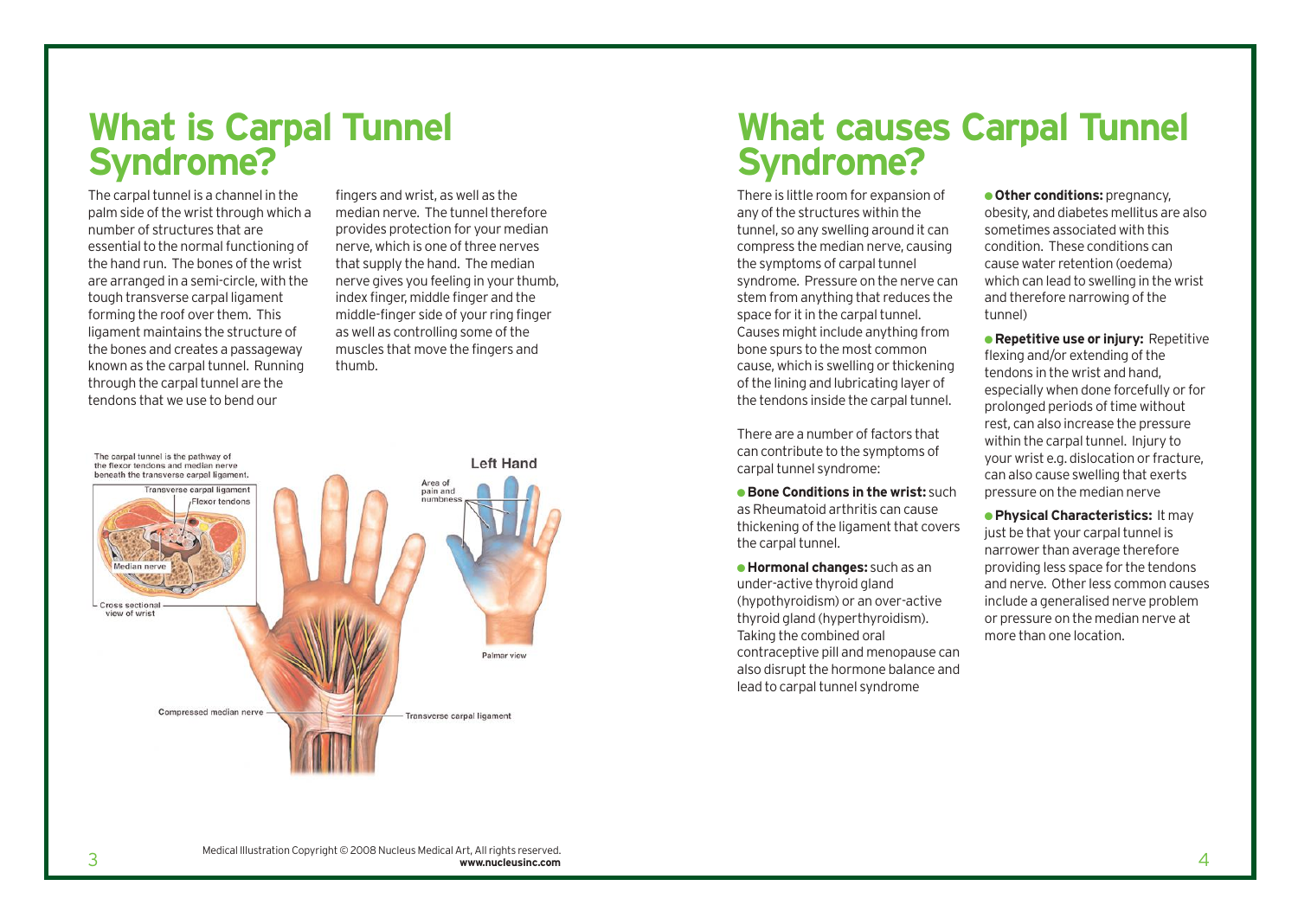# **What Treatment can I receive?**

Treatment for carpal tunnel syndrome is aimed at reducing the pressure on the median nerve. Some people with mild symptoms of carpal tunnel syndrome can ease their discomfort by taking more **frequent breaks** to rest their hands and applying **cold packs** to reduce occasional swelling. If these techniques don't offer relief, carpal tunnel syndrome treatment options include **wrist splinting**, **medications**, **wrist** and **finger exercises**, **ultrasound treatment** and **surgery**

● **Wrist Splinting:**A splint that holds your wrist in a position that maximises the space in the carpal tunnel. They are usually worn at night to relieve night time symptoms of numbness and tingling, but some people need to wear them during the day as well. The splints aid in the recovery process by restricting the movement in your wrist and preventing further damage or irritation. Your GP or physiotherapist may be able to provide you with wrist splints.

#### ● **Non-steroidal or anti-**

**inflammatory drugs:** NSAIDS may help to reduce inflammation and relieve pain, but it is important that you consult your GP or physiotherapist to ensure that there are no underlying factors that may be causing your pain/inflammation. If no inflammatory condition is involved then NSAIDS are unlikely to help relieve your symptoms

● **Corticosteroids:** These may be prescribed by your GP to reduce the inflammation and thus relieve the pressure on the median nerve. They are available on prescription and can be given both orally or in the form of an injection directly into the wrist. Corticosteroids may not always be suitable for people with diabetes, and long-term use is not recommended as side-effects can develop.

● **Ultrasound Treatment:** Ultrasound has been seen to relieve symptoms in some people. How it works is not fully understood, but it is thought to relieve inflammation therefore relieving the pressure on the median nerve. It is important to speak to your GP or physiotherapist regarding the benefits of this treatment for your condition.

● **Acupuncture:** The National Institute of Health has released a consensus statement acknowledging that acupuncture may also be useful for treating symptoms of carpal tunnel syndrome

● **Exercise:** Wrist and finger stretching and strengthening exercises may help to relieve the pressure on the median nerve. Some studies have indicated that nerve and tendon gliding exercise – exercises designed to relieve pressure on the median nerve – may also help to reduce symptoms, but the evidence is not conclusive. It is therefore important to consult with your physiotherapist before starting an exercise programme to ensure that the exercises are beneficial for your condition.

**• Surgery:** Surgery may be required if the symptoms of carpal tunnel syndrome persist, or are severe. The operation (carpal tunnel release) is performed under local anaesthetic and involves cutting the carpal ligament to make more space for the nerves and tendons in the carpal tunnel and therefore relieves the pressure on the median nerve.







B. The transverse carpal ligament is incised.

C. The median nerve is freed from compression.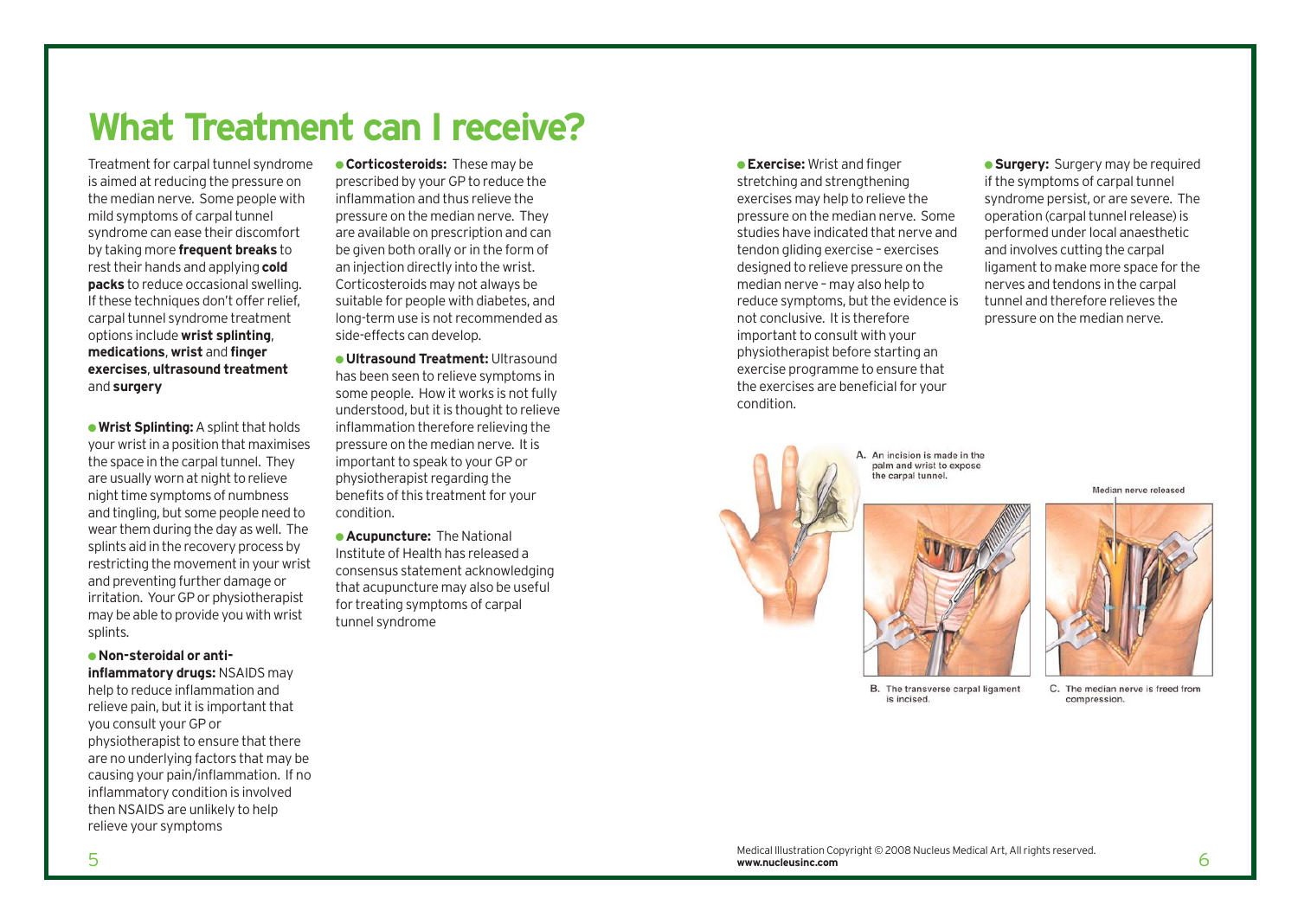## **What can I do to prevent future recurrences?**

Carpal Tunnel syndrome can be difficult to prevent because it often occurs following a wrist injury, or due to a bone condition. There are therefore no proven strategies to prevent carpal tunnel syndrome, but to protect your hands from a variety of ailments, take the following precautions:

● **Reduce your force and relax your grip:** Most people use more force than needed to perform many tasks involving the hands.

● **Take frequent breaks:** every 15 to 20 minutes give your hands and wrists a break by gently stretching them. Alternate tasks where possible. If you are using equipment that vibrates or requires extra force, taking frequent breaks is even more important

● **Ergonomics and posture:** Incorrect posture can cause your shoulders to roll forwards, which results in your neck and shoulder muscles shortening and compressing the nerves in your neck. This can affect your wrists, fingers and hands. Posture can play a vital role in the treatment of carpel tunnel syndrome as the initial cause could be coming from poor postural positions during repetitive tasks. Ensuring that your

work station is set up correctly and that you maintain a neutral posture in your shoulders, elbows and wrists is also essential. The correct wrist and postural positions when gripping or performing repetitive tasks is important in the prevention of future episode of carpal tunnel. Extreme positions of flexion and extension should be avoided at all times. Smaller grip sizes tend to exacerbate the problem so try to increase the size of your grip to prevent future problems.

**. Obesity:** If you are overweight, adjusting your diet and losing a reasonable amount of weight will help to alleviate the symptoms of carpal tunnel syndrome, and prevent the condition from occurring in future. Your GP will be able to provide you with help and advice regarding diet and weight loss.

# **What exercises can I do?**

When starting an exercise programme it is important that you start slowly, and don't try to do too much too quickly. It is also important that throughout your exercise programme, you work in pain free ranges of movement. You will note that these pain-free ranges gradually increase as you get stronger. Trying to work in painful ranges will only prolong your recovery. The exercises

at this stage include both stretching and some strengthening exercises. It is important before starting this programme that you realise that this is a general exercise programme for carpal tunnel syndrome, which can be adjusted depending on the advice you have been given by your GP or allied health professional on assessment of your wrist. Try and perform all exercises twice daily.

# **Exercises** phase 1

### **STRETCHES**

● Hold each stretch for **30 seconds** and repeat **2-3 times** on each side

● Do not bounce the stretch and do not stretch into excessive pain

#### **FLEXOR STRETCH**

Keep the elbow straight and palm facing the ceiling. Using the other hand, slowly bend the wrist back until a stretch is felt.

#### **EXTENSOR STRETCH**

Keep the elbow straight and palm facing the floor. Use the uninvolved hand to grasp your hand and slowly bend the wrist down until a stretch is felt.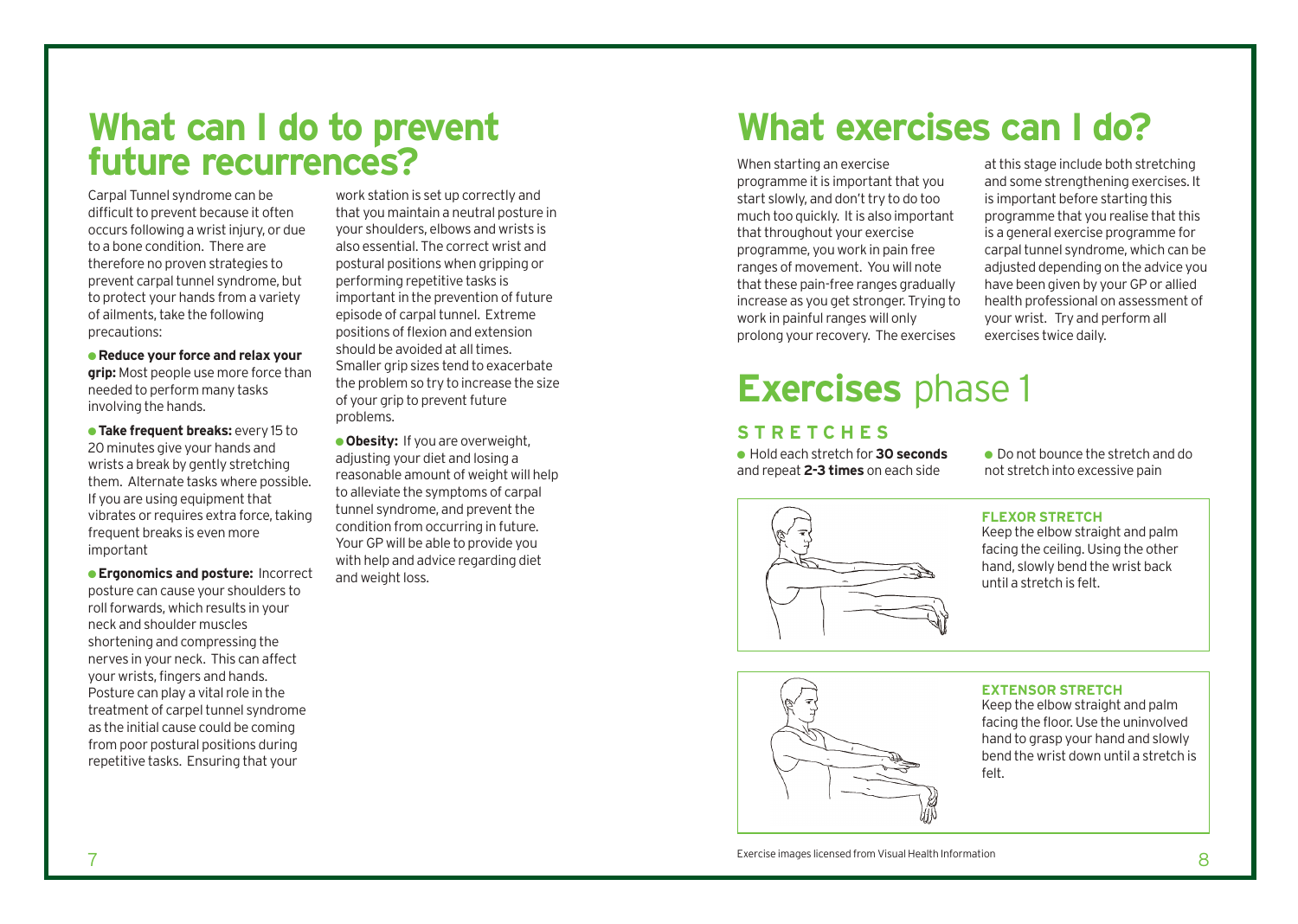# **Exercises** phase 1 (continued)



#### **DOOR STRETCH**

Stand in a walking position, side on to a doorway or corner. Bend your elbow and support the forearm against the doorframe. Gently rotate your upper trunk away from the arm until the stretching can be felt in the chest muscles



**TOWEL STRETCH**  Pull involved arm up behind back by pulling towel upward with uninvolved arm.

### **STABILITY AND ROM EXERCISES**

 $\bullet$  Complete these exercise in a controlled manner within a pain free range of movement.

● Perform 10 repetitions of each exercise on each hand and repeat at regular intervals throughout your day.



**PASSIVE WRIST FLEXION / EXTENSION** 

Using other hand, grasp involved hand and slowly bend wrist until a stretch is felt. Relax. Then stretch as far as you can in the opposite direction. Be sure to keep elbow bent.



#### **ACTIVE WRIST FLEXION / EXTENSION**

Actively bend wrist forward then backward as far as you can.



#### **PRONE FLIES 1**

Lying face down, arms against your sides with your hands turned outwards, i.e. thumbs pointing upwards. Take your shoulder blades down your back and slightly in towards each other. Now lift your arms off the floor while maintaining your shoulder blade position. Look down at the floor while doing the exercise. Repeat 10 times. This can be progressed by holding small weights in your hands.

### **STRENGTHENING EXERCISES**

 $\bullet$  With the paper crumpling perform 2-3 times on each hand

● With the isometric exercises, Hold each repetition for 10 seconds and repeat 5-10 times on each side



### With forearm resting on surface, gently squeeze towel.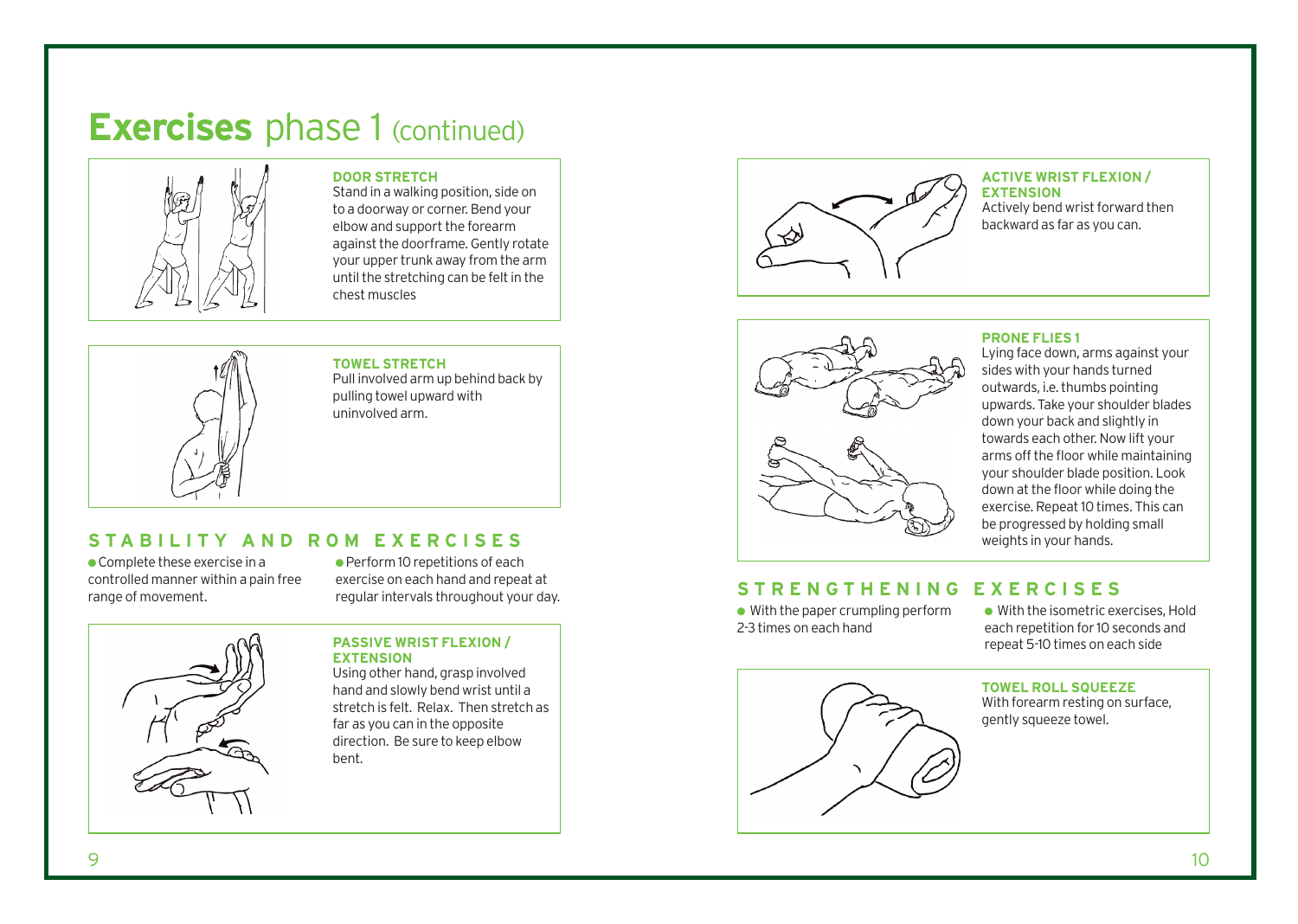# **Exercises** phase 1 (continued)



### **PAPER CRUMPLING EXERCISE**

Begin with palm down on a piece of paper. Maintaining contact to surface with heel of hand, crumple paper into a ball.



#### **STATIC WRIST FLEXION**

With involved forearm resting palm up on thigh, resist upward movement of hand with opposite hand as shown.



### **STATIC WRIST EXTENSION**

With involved forearm resting palm down on thigh, resist upward movement of hand with opposite hand.



### **STATIC RADIAL DEVIATION**

With involved forearm resting on thigh with thumb up, resist upward movement of hand with other hand.



### **STATIC ULNAR DEVIATION**

With involved forearm resting on thigh with thumb up, resist downward movement of wrist with other hand.

# **Exercises** phase 2

Before starting phase 2 exercises, it is important that you are managing phase 1 exercises in a full pain free range of movement. If you progress on to phase 2 and find that you are not able to do all the exercises, don't be scared to go back to phase 1 or combine some of phase 1 and some of phase 2 exercises. It is important to continue to work in a pain free range of movement. The exercises in this

stage include some shoulder strengthening exercises, as it is important to strengthen the muscles in the shoulder and general arm, to provide support for movements of the wrist. These exercises will also enable you to progress to the more functional exercises of phase 3. Continue with the stretches of phase 1 before and after the exercise programme.

### **STABILITY AND ROM EXERCISES**

 $\bullet$  For the stability exercises, hold each position for 10 seconds and repeat 10 times

● For the ROM exercises, repeat 10-20 reps in each direction as stated

● Ensure that you are in the correct posture when doing all stability and ROM exercises

### **PRONE FLIES 2:**

Lying on your stomach, bring your shoulder blades down your back and slightly in towards each other. Now raise arms straight out from side bringing shoulder blades closer together, and making sure you do not shrug your shoulders. Elbows straight, thumbs up. Hold for 10 seconds and repeat 10 times.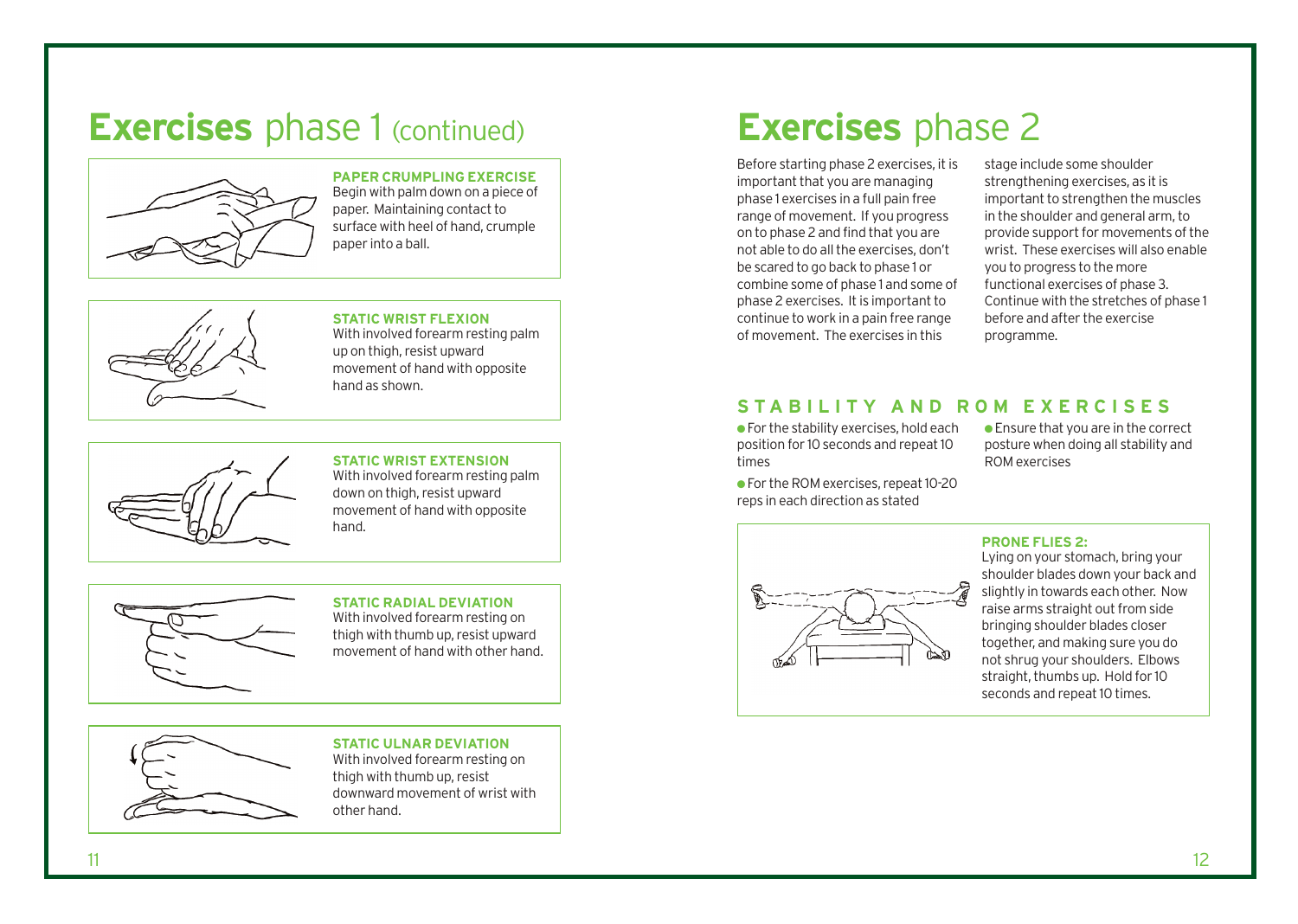# **Exercises** phase 2 (continued)



### **PRONE FLIES 3**

In the above position, raise arms straight out from side bringing shoulder blades closer together. Elbows straight, thumbs down. Again hold for 10 seconds and repeat 10 times.



## **ALL FOURS ROCKING**

Positioned comfortably on hands and knees gently lean forward, backward and side to side. Perform movements slowly, smoothly and without pain. Ensure that your back is flat, and your shoulder blades are down your back and slightly in towards each other.

### **SIDE TO SIDE PENDULUM**

Gently move arm from side to side by rocking body weight from side to side. Let arm swing freely.

## **CLOCKWISE / COUNTER-CLOCKWISE PENDULUM** Let arm move in a circle clockwise,

then counter-clockwise by rocking body weight in a circular pattern.

### **STABILITY AND ROM EXERCISES**

● Repeat 10-12 reps on each side

● You should be able to get a piece of theraband from your physiotherapist. ● Ensure that you do not work into pain. Limit your range of motion if necessary so that you are working in a pain free range of movement.



#### **RESISTED WRIST FLEXION**

With tubing wrapped around fist and opposite end secured under foot, bend wrist up (palm up) as far as possible. Lower slowly, keeping forearm on thigh.



#### **RESISTED WRIST EXTENSION**

With tubing wrapped around fist and opposite end secured under foot, bend wrist up (palm down) as far as possible. Lower slowly, keeping forearm on thigh.

### **RESISTED RADIAL DEVIATION**

With tubing wrapped around fist and opposite end secured under foot, bed wrist up (thumb side up) as far as possible. Lower slowly, keeping forearm on thigh.

### 13 14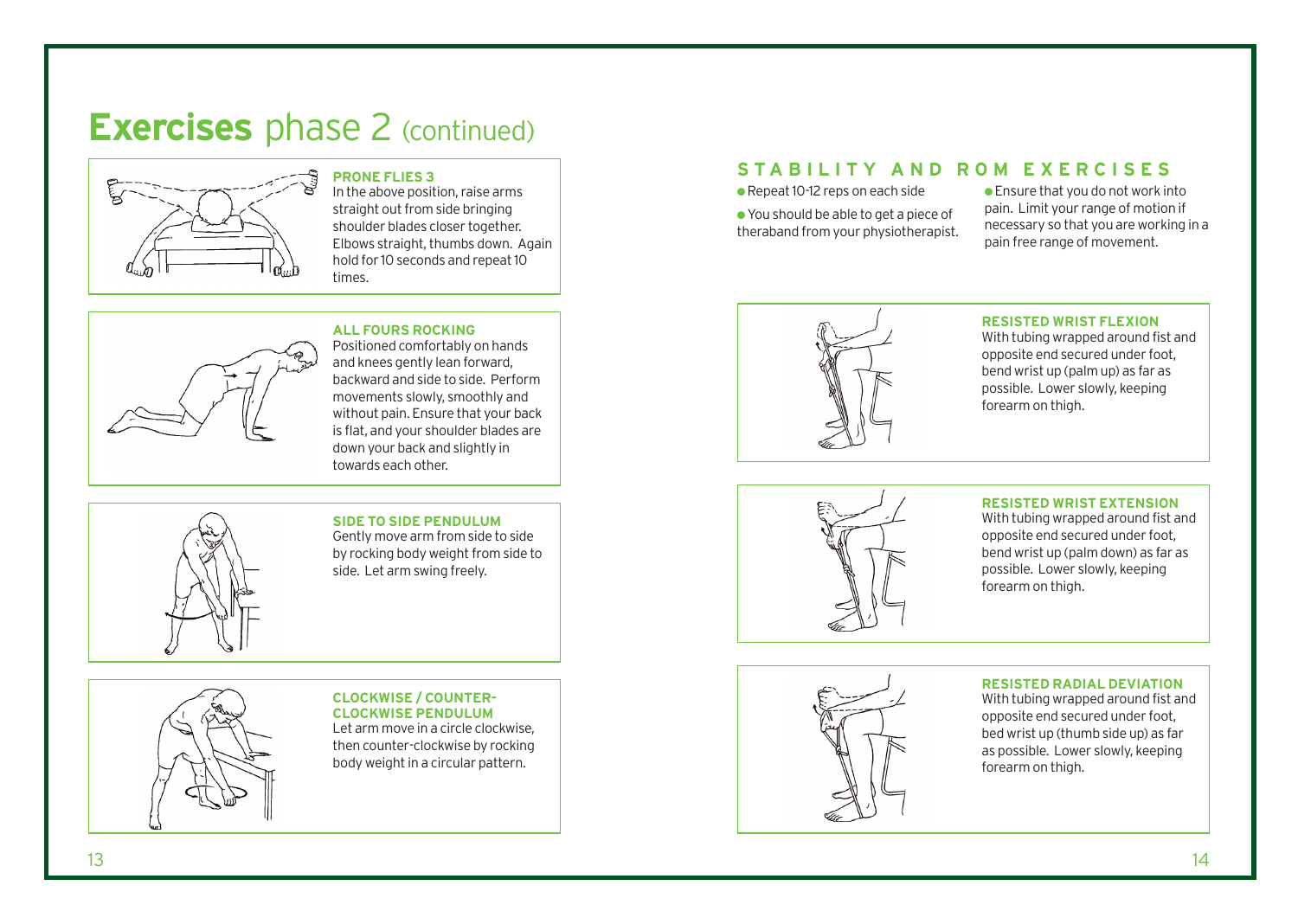# **Exercises** phase 2 (continued)



**RESISTED ULNAR DEVIATION** 

With tubing wrapped around fist and opposite end secured under foot, bend wrist up (thumb side down) as far as possible. Lower slowly, keeping forearm braced on knee.



### **RESISTED FOREARM PRONATION**

With palm up, stabilize forearm on thigh with opposite hand. Keep tubing to outside of hand and roll palm down as far as possible.

#### **RESISTED FOREARM SUPINATION**

With palm down, stabilize forearm on thigh with opposite hand. Keep tubing to the inside of hand and roll palm up as far as possible.



**RESISTED SHOULDER FLEXION**  Attach tubing to a doorway or place under your foot. Ensure that you are in a good posture i.e. shoulder blades down and towards each other. Start with arm at side and pull arm outward and upward. Move shoulder through pain free range of motion.



#### **RESISTED SHOULDER ABDUCTION**

In the above position, using tubing, start with arm across body and pull away from side. Move through pain free range of motion.

#### **RESISTED SHOULDER EXTERNAL ROTATION**

Using tubing, and keeping elbow in at side, rotate arm outward away from body. Be sure to keep forearm parallel to floor.



#### **RESISTED SHOULDER INTERNAL ROTATION**

Using tubing and keeping elbow in at side, rotate arm inward across body. Be sure to keep forearm parallel to floor.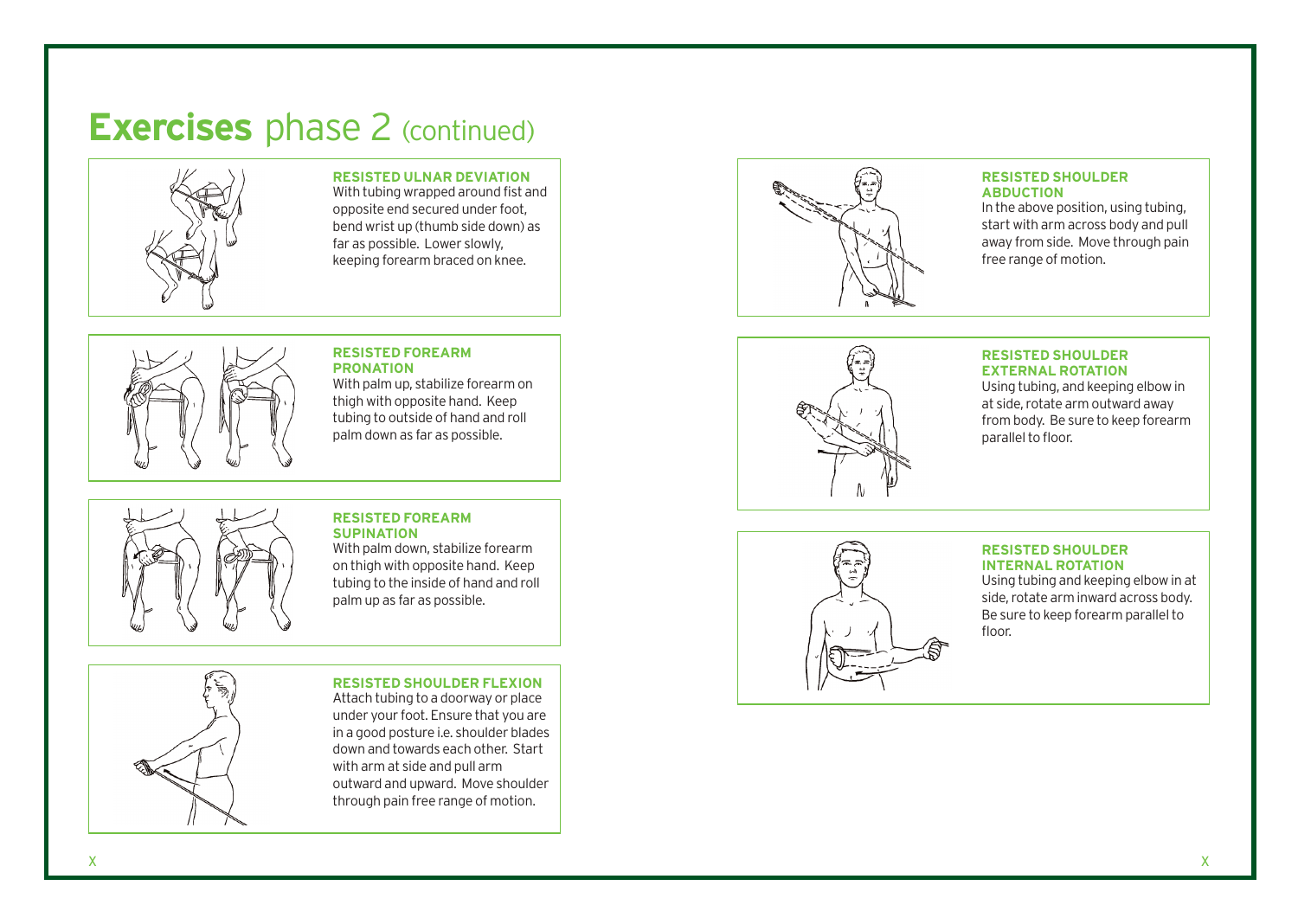# **Exercises** phase 3

Only progress to phase 3 when you are able to complete the exercises in phase 2 without pain. This phase is mostly focused on returning to function. The exercises included below combine some functional movements you will require in your everyday activities. It is important in

this phase to progress back to full function and functional activities that you normally perform in your day can be used as strengthening tools. An example of exercises that can be used in preparing for activities that you need to get back to are the tennis exercises.

## **S TRENGTHENING EXERCISES**

● Repeat each exercise 10 times and ensure that you are working in a pain free range of mo vemen t.



**RESISTED DIAGONAL FLEXION 1**  Using tubing, s tart with arm out from side, palm down. Pull arm up, out and across body, rotating arm as you move so thumb continues to point back.

#### **RESISTED DIAGONAL FLEXION 2**

Attach tubing to a door way or secure bar or under your foot. Start with palm facing behind you. Pull arm out, up and across body rotating arm as you move so palm continues to face behind you.



#### **RESISTED DIAGONAL EXTENSION 1**

Attach tubing to a higher position above your head. With arm reaching above shoulder and across body. Gently pull downward and away from your body. Return slowly to starting position.



#### **RESISTED DIAGONAL EXTENSION 2**

Grasp tubing with arm above and behind you. Bring arm downward and across body. Return slowly to starting position.



### **TENNIS FOREHAND**

Using tubing, pull hand across body while pushing out with arm. This motion is identical to tennis forehand.